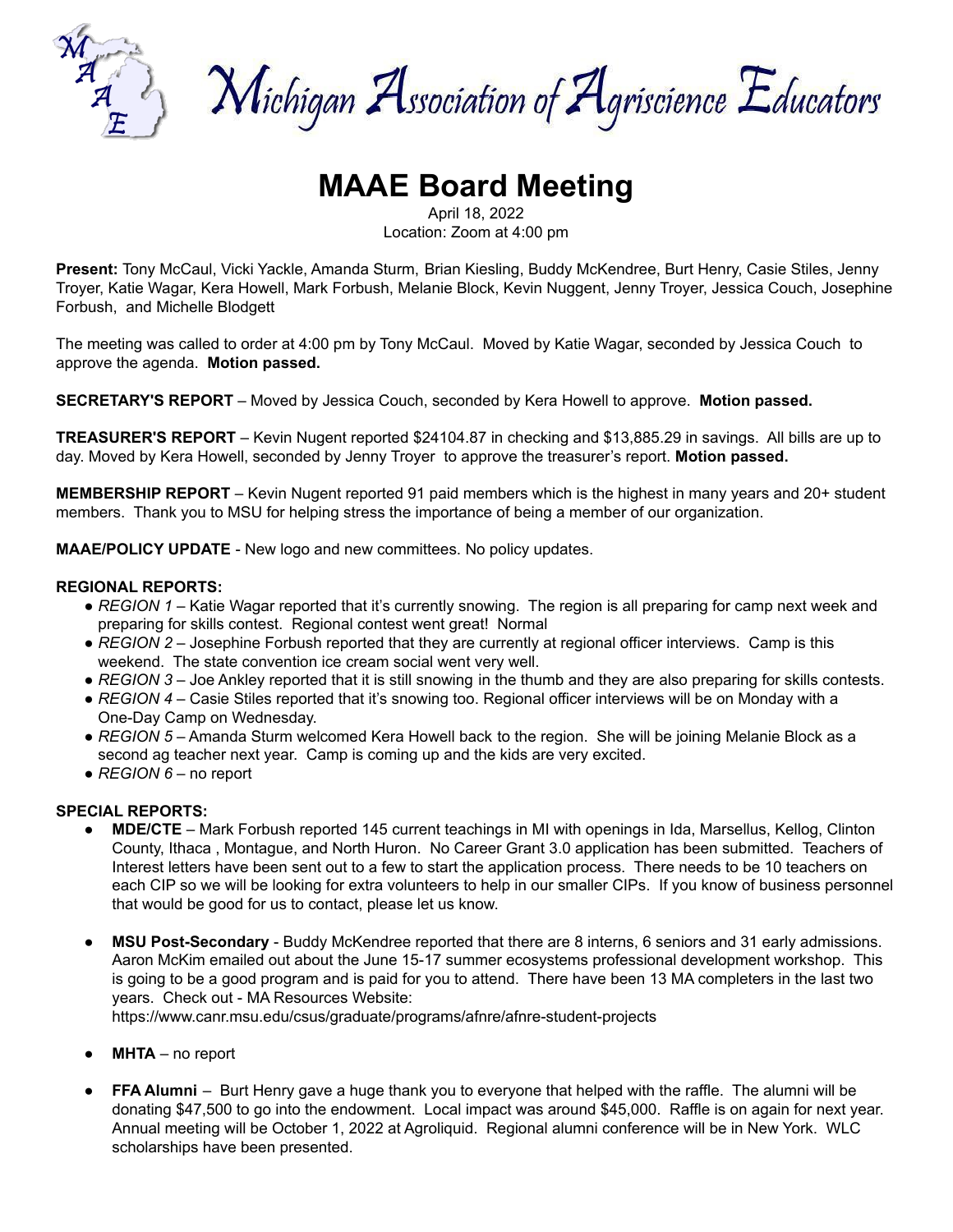

Michigan Association of Agriscience Educators

- **FFA Foundation** Burt Henry reported that we have surpassed our 8 million dollar for the endowment. The next meeting will be at the end of May. Mary from Michigan Pork Producers is the new chair.
- **FFA Board** Jenny Troyer reported multiple proposals were presented:
	- Ag Issues & Demonstration Timekeeper instructions will be updated to include a warning during setup. There will also be more detailed instructions for time deductions to all contests.
	- Contest room setup did not pass.
	- State Dispute Process edits are being made to better clarify the proper steps.
	- 7 CDEs will be reviewed at SLCCO/SLCRO and will also be virtual for anyone that will not be in person.
	- Challenge 24 applications are due soon.
- **0-9 Report** Kera Howell reported the group chat is helping. Looking for suggestions for Summer PDI to help them even more.
- **10-20-30 Report** no report

### **MAAE STANDING COMMITTEES:**

.

- **Conference Planning** Brian Kiesling reported that the agenda is almost done. We will need to pay for parking so carpooling is encouraged.
	- Summer PDI registration will be the same as in the past:
		- $\blacksquare$  \$225.00 registration + \$225.00 annual dues = \$450.00.
		- \$225.00 registration for those who have already paid their dues.
		- Plus hotel and parking at Lansing City Parking \$1.50 per 30 minutes with a maximum of \$15 a day.
	- **Monday** Will include updates, national chapter panel, How to be an Organized Ag Teacher, business session and committee time before lunch and then CDE workshops for forestry-land conservation - dairy livestock - horse judging
	- **Tuesday** MAAE breakfast, tours of Potter Park Zoo, and other possible workshops.
	- **Wednesday** breakfast, round robin session, co-op and barn management, Teachers Teaching Teachers Sessions - milk quality and some LDEs
	- Other suggestions included: How to start off the year AET, POA, officer training (Tony), and how Career Center vs High School setup may differ. or the NAAE digestion workshop (Jess)
- **Finance** no report
- **Marketing** The website has been moved to a new server that is web based but is still under construction. Please email *yyackle@badaxeps.org* if you need something right away that is not there yet.
- **Membership Services** Jenny Troyer is looking for ideas for our members for Fall PDI. Also, looking for door prizes and welcome gift donations for Summer PDI.
- Policy no report
- **Professional Growth** no report

### **OLD BUSINESS**

#### **NEW BUSINESS**

- **MAAE Board Elections** The following will need to be elected during Summer PDI: Region III, Region IV, and **Secretary**
- **● 2022 MAAE Applications - Due to Nationals by May 15th\**